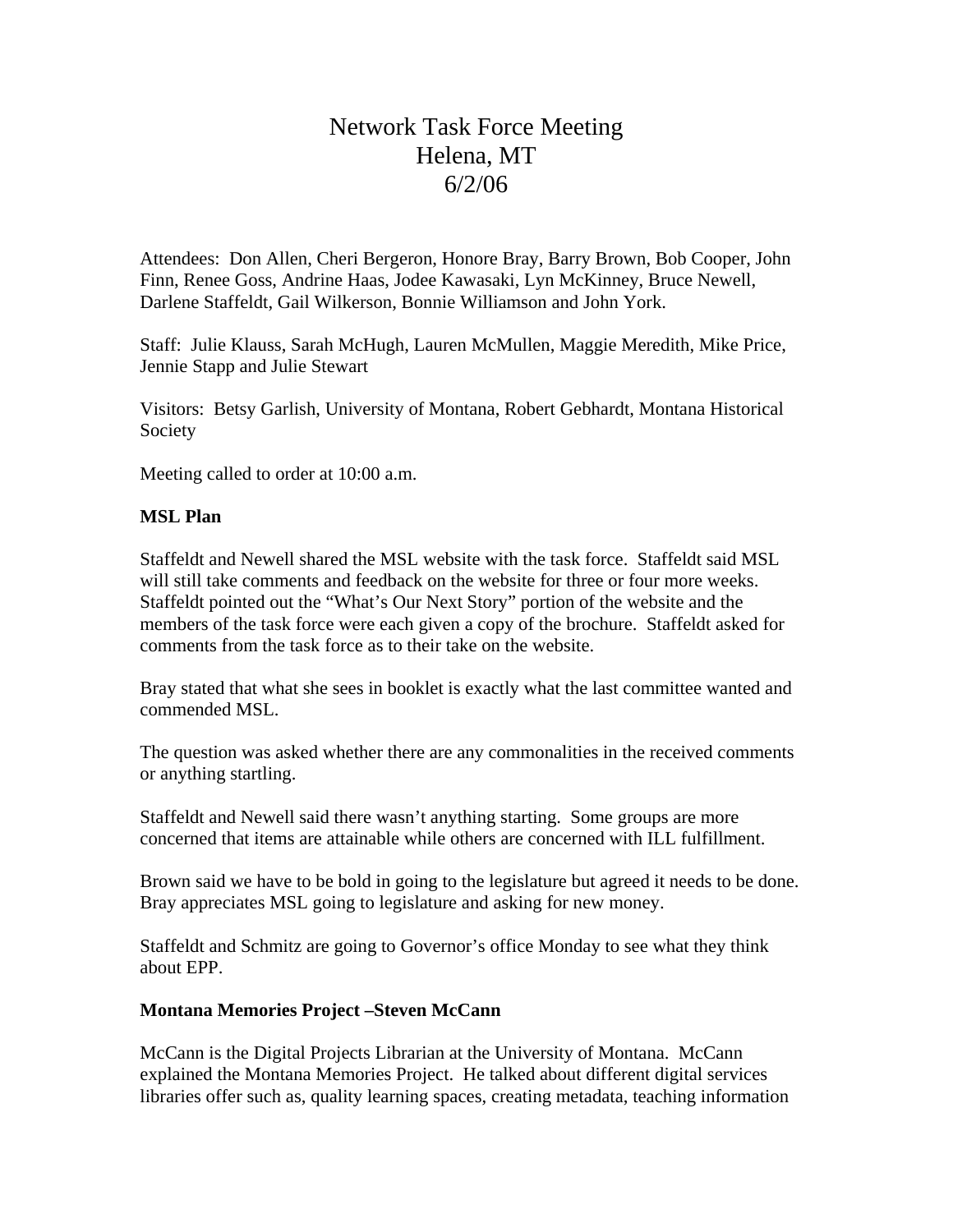literacy, choosing resources and managing resource licenses and maintain digital depositories.

The task force suggested trying to find funding for Content DM and have a state committee coordinate workshops and training. McCann said most important is metadata. CPD in Colorado is moving toward training so they are a resource as is OCLC

## **Montana Content Cooperative Pilot** – **Charly Bauer, OCLC**

Bauer from OCLC described the Montana Content Cooperative Pilot project. He mentioned there are new enhancements to our cataloging project which enables us to create, publish and preserve digital content. This works through the OCLC catalog interface. The State of Montana has been approved to work through this project. That captures 750 libraries. They are making world cat a digital content management platform. Bauer said they are having a training session in June and perhaps they can record it and it could be used as training for smaller libraries.

#### **Montana Shared Catalog - Sarah McHugh**

Nine new libraries have been added to Shared Catalog. The next deadline for applying is June  $30<sup>th</sup>$ . There are possible changes for the new schedule for bringing new libraries on board. There will be one application deadline for new libraries which would be April 15 and that gives staff and NTF time to review the applications and get them to Darlene in time for her to have time to review LSTA monies and that would put her in place to give an approved list of applicants to the December commission meeting. Then in February we would let libraries know they've been accepted.

The task force agreed that having one application deadline was a good idea and would simplify the process.

#### **Ask a Montana Librarian project – Betsy Garlish – UM-Tech**

Garlish explained the Ask a Montana Librarian project. It consists of 24 libraries. They are linked on MLN and reach all Montanans now. They use Question Point software from OCLC. This program allows for 24 hour service to ask a librarian anything.

#### **NTF Charge from last meeting**

Newell mentioned there will a meeting in Great Falls, Friday, June 9, 2006 at 10:00 in which this project will be discussed.

Jennifer Pearson, OCLC discussed the NCIP pilot. She said they have been talking to Newell and others about doing a pilot with MT in order to facilitate the discovery/ delivery process and working with library vendors to initiate new ideas for delivery services. The discovery would include World Cat using a new search product. The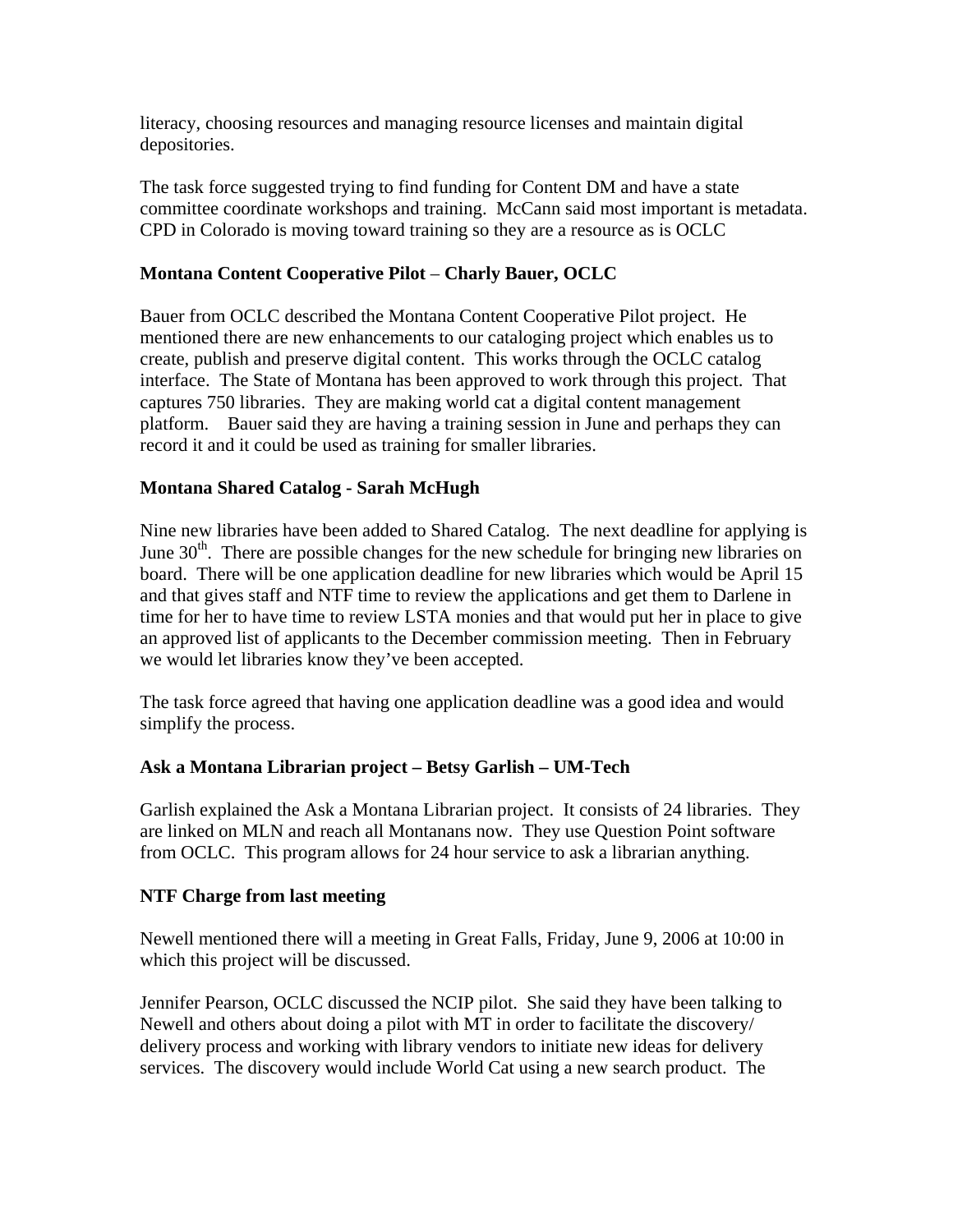delivery is allowing patrons to research request and check in and check out. OCLO expects the project to begin August and it will run six or eight months.

Newell talked about ILL protocols. He discussed the handout on fulfillment guidelines. He envisions two sets of protocols, the first being ILL protocols and the second being fulfillment protocols.

Brown asked where this is going because of funding.

Newell asked where Brown wants this to go. We want to do what we can to make that possible. What needs to happen to make it easier for you?

McKinney said getting everyone on the same page would make it easier.

Kawasaki asked who's responsible for that book or video that goes out and doesn't come back? Who do I fine if the book doesn't come back?

Newell said it should be the host library. He asked how to proceed with this ILL protocol?

The task force thought there should be a special work session for ILL and that special note should take place of non returnables.

Newell said we'll do a fulfillment task force having players from university system. He may spend half a day with either Brown or Kawasaki.

## **Seeking Statewide Funding – Darlene**

Prior to the task force meeting, a memo regarding MSL's EPP was provided to the task force members. This has been sent to the Governor's office. Staffeldt and Kris Schmitz will meet with the Governor's office Monday morning.

Staffeldt mentioned there is a formal hearing scheduled June 8, 10:00 a.m. re ILL rules in Montana. She asked that any comments re ILL hearing be sent via email to Julie Stewart at MSL by June 16, 2006. She ensured the task force that she would remind Bill Cochran, from Billings, that he would need to submit comments to Julie Stewart by June 16, 2006. .

## **Training, Calendar – Bob Cooper/ Lauren McMullen–**

Cooper introduced Lauren McMullen who is the training specialist for the MSL. McMullen shared the training calendar from the MSL web. McMullen said in the past couple of months, she has traveled to many libraries and has found out there are multitudes of training needed. There are two areas of primary concern and they are OCLC and Infotrac services. The long range plan involves bringing in people that are